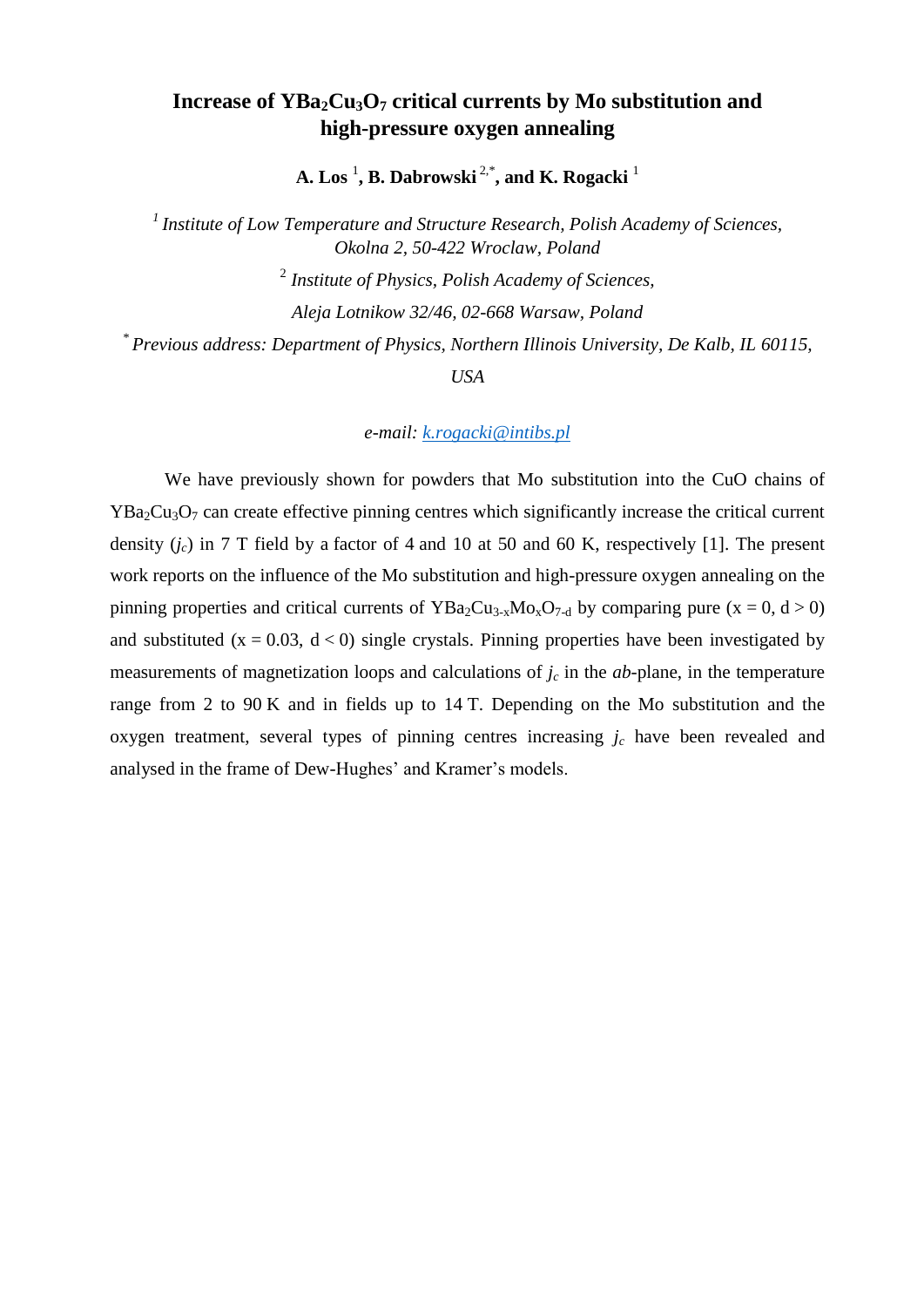### 1. Introduction

Ceramics of  $YBa<sub>2</sub>Cu<sub>3</sub>O<sub>7</sub>$  (YBCO) are known as the best superconductors for practical large-scale power applications at liquid nitrogen temperatures where there is no need for expensive cryogenic cooling devices. Achieving wider use of YBCO requires improving superconducting transport properties, including the critical current density  $(j_c)$  in high magnetic fields. For this reason, it is crucial to investigate vortex dynamics in a deep mixed state to find a way to enhance the vortex pinning force. Accordingly, as YBCO is characterized by relatively high anisotropy, study of the textured samples or single crystals is indispensable.

Increasing  $j_c$  relays on enhancing of the flux pinning force which depends on the interaction of magnetic vortices with crystal defects. For this reason, the nano and micro sized impurities [2,3,4,5] or irradiation generated defects [6,7,8,9,10] are used as pinning centres. Depending on the type of the pinning centres,  $j_c$  may be increased at different ranges of fields and temperatures. For example, for YBCO in the wide range of temperatures (20 - 85 K), the addition of microscopic grains of the  $Y_2BaCuO_5$  phase works effectively in higher fields [2,5] while columnar defects created by neutron irradiation increase  $j_c$  in lower fields [6]. However, all these methods are not easy implemented on a large scale, so simpler methods are desired. One of the most promising approaches is the optimization/modification of the YBCO structure by relatively simple chemical methods, which we study in this work. In this regard, several attempts have been made with varying degrees of success. For example, several transition elements (Al, Fe, Co, Ni, Zn) have been substituted for Cu in  $CuO<sub>2</sub>$  planes and/or CuO chains [11,12,13,14]. Since the planes are critically responsible for superconductivity, the substitutions in this region were ineffective as the critical temperatures  $(T_c)$  decreased rapidly from 92 K [11,12]. For less destructive substitutions for Ba with Sr [4,15] and large rare earths [16,17,18,19], no substantial increase of  $j_c$  has been observed and the  $T_c$ 's also decreased. Rare earth ions have been as well substituted for Y [20,21,22,23,24,25] with some success as the  $T_c$ 's increased to 96 K for Nd and some increase of  $j_c$  was achieved [22]. Another way to alleviate destruction of the  $CuO<sub>2</sub>$  planes superconductivity is the selective formation of changes (defects) in the CuO chains [11,26]. By applying this idea, we have previously used the Mo substitution and the high-pressure oxygen annealing in polycrystalline samples to create effective pinning centres in form of nano-sized defects in the CuO chain region of the YBCO structure [1,4].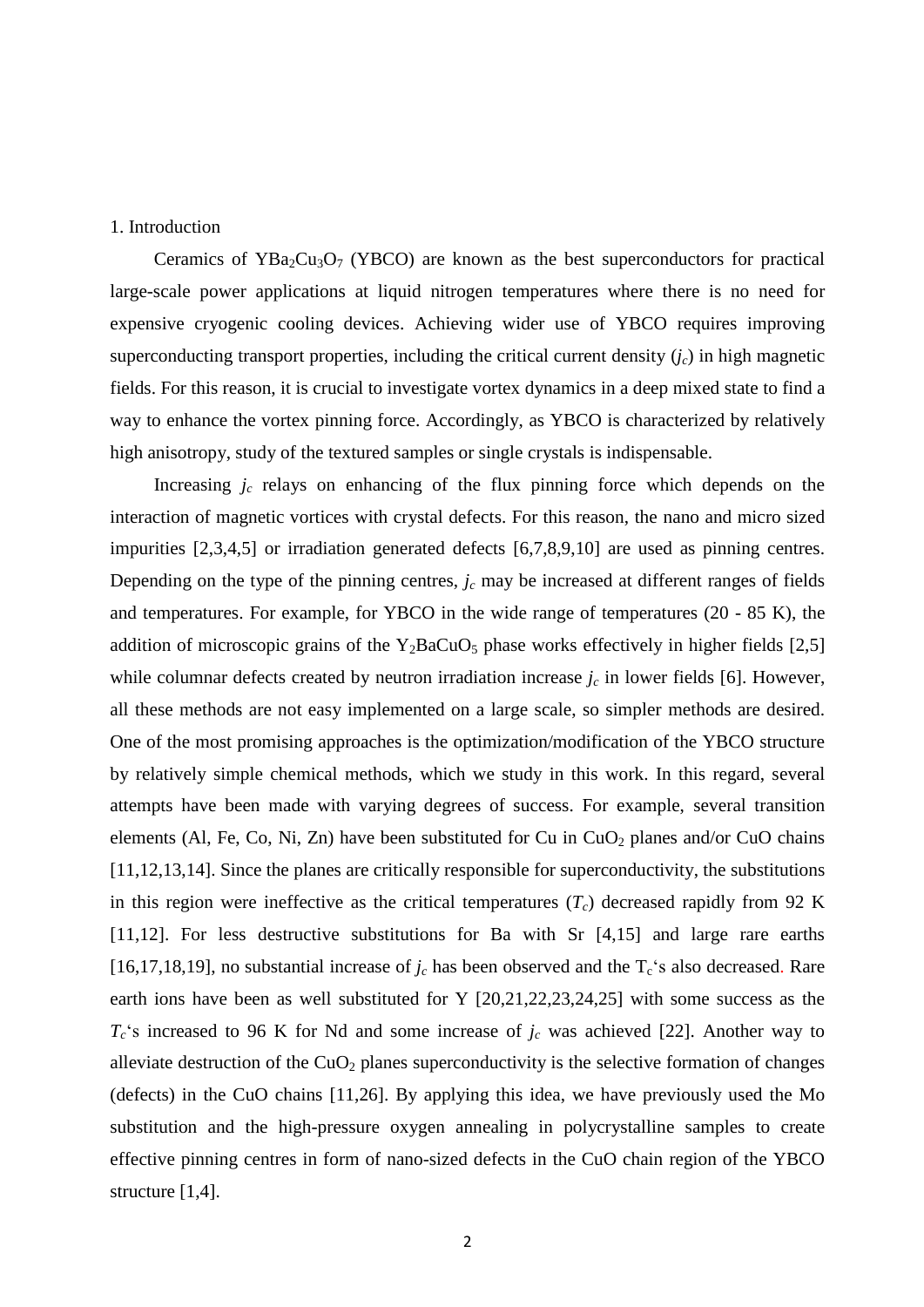The effectiveness of the Mo-based pinning centres has been shown in our studies performed on powdered samples [1]. It was discovered that after optimized synthesis in oxygen near 900 °C, the Mo substitutes for Cu in the CuO chains and creates dimers of the corner shared  $MO_6$  octahedra,  $Mo_2O_{11}$ , pointing preferentially in the a-axis direction, thus reducing the orthorhombic distortion (see Fig. 1). These defects after high-pressure oxygen anneal below 650 °C bring 3 extra oxygens per 2  $Mo<sup>6+</sup>$  ions, which slightly increases charge doping. The  $Mo<sub>2</sub>O<sub>11</sub>$  dimmers work as efficient pinning centres especially at low temperatures, where the coherence length in the  $ab$ -plane ( $\sim$  1.2 nm, [13,27]) is comparable with the size of the dimer ( $\sim$  0.4 nm x 0.8 nm). Moreover, an individual Mo<sub>2</sub>O<sub>11</sub> dimer creates a crystal lattice distortion extending to 3-4 (or more) unit cells, which corresponds to the coherence length at higher temperatures, close to the boiling point of nitrogen, and therefore, the lattice distortion could work as a satisfactory pinning centre also at those temperatures.

Most applications of YBCO require epitaxially grown thin films due to relatively large anisotropy of this material [28,29,30]. Unfortunately, even for epitaxially grown films, the twin or grain boundaries are present, which mask the real nature of pinning acting on vortices in the volume. For this reason, studies using single crystals with well-defined orientation of their crystallographic directions relative to the direction of the applied magnetic field are desired to conclusively determine the flux pinning properties. Consequently, the pinning mechanism can be analysed for the well-defined field-current configuration, which for the most large-scale power applications means the direction of the magnetic field perpendicular to the current flowing in the *ab*-plane of a superconductor. In this work, we study the properties of the pinning force and the critical current density of high-quality YBCO single crystals modified by substituting Mo into the CuO chains and/or introducing additional oxygen, both of which create desirable pinning centres.

### 2. Experiment and samples characterization

Single crystals of YBa<sub>2</sub>Cu<sub>3-*x*</sub>Mo<sub>*x*</sub>O<sub>7-*d*</sub> with nominal content  $0 \le x \le 0.12$  were obtained by self-flux growth method from mixtures of single phase  $YBa<sub>2</sub>Cu<sub>3</sub>O<sub>6.94</sub>$  with BaCuO<sub>2</sub>, MoO<sub>3</sub> and CuO. Mixtures were pressed into large-sized pellets ( $\sim 10$  g each) and pre-fired at 900 °C in oxygen. Sintered pellets of a total weight of about 40 g were loaded into Y stabilized BaZrO<sub>3</sub> crucibles and fired in air at 1040 °C for 15 hours followed by very slow cooling to 850 °C at 1.2 deg/hour and fast cooling to room temperature. The resulting melted mass contained in the crucibles was broken exposing internal cavities containing small, frequently self-staining planelike crystals. Notably, attempts to grow these crystals in oxygen were not successful.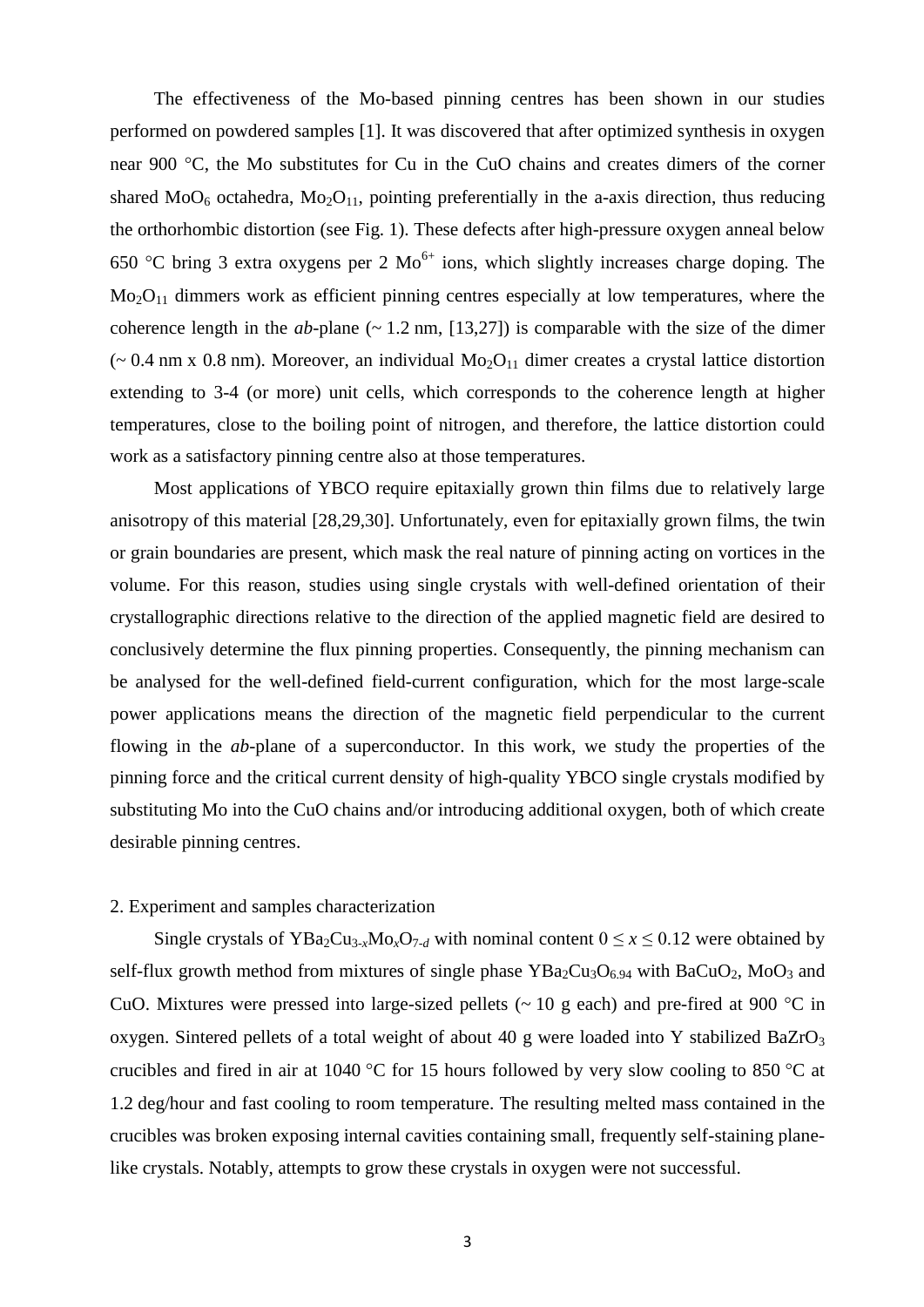Normal pressure anneals were done in pure oxygen for 12 h at 300-500  $\degree$ C followed by slow cooling to room temperature. Low and high pressure anneals were done in home-build apparatus in pure oxygen using 130-140 bar (LPA) at 250-400  $^{\circ}$ C and 255 bar (NS1) or 270 bar (HPA) at 500  $\degree$ C, followed by slow cooling to room temperature at 6 deg/hour.

Several batches of pure and Mo-substituted YBCO single crystals were examined to select samples for further studies. The selection was performed in two stages. The first stage was based on the Energy Dispersive X-ray Spectrometry (EDXS) investigations, which revealed a proper ratio of the elements Y, Ba and Cu, and their uniform distribution, except for Mo, which showed significant dispersion for some batches, as presented in Fig. 2. Single crystals from batch named YMo2, with the Mo nominal content of  $x = 0.03$  (1 at. %), which showed the most uniform Mo EDXS content of  $x \sim 0.015$  (0.5 at. %), have been chosen for further studies. This corresponds to 1.5 at. % substitution of Mo in the CuO chains, and to about 1/133 planar density of the  $Mo<sub>2</sub>O<sub>11</sub>$  dimmers.

In the next stage of crystals selection the magnetization measurements were used to determine the superconducting properties of the samples. Single crystals with the highest critical temperature and the sharpest superconducting transition, which indicated the high phase homogeneity, purity and optimal oxygen content, were selected for investigation of the critical currents. Examples of the transition to the superconducting state are shown in Fig. 3, for two pure (Y123,  $x = 0$ ) and two Mo-substituted (YMo2,  $x = 0.03$ ) single crystals. The selected samples were parallelepipeds with dimensions of about  $1.1 \times 1.0 \times 0.20$  mm<sup>3</sup> for pure, and  $1.0 \times 0.8 \times 0.15$  mm<sup>3</sup> for Mo-substituted samples, such that the dimensions had similar ratios.

Critical current densities were obtained from magnetization hysteresis loops by using the anisotropic Bean model, in which the critical currents flowing in the *ab*-plane have a density of  $j_c^{ab} \approx 20 \Delta M/b(1-b/3a)$  and in the *c*-axis direction of  $j_c^c \approx 20 \Delta M/b$ , for  $a \ge b$ , where *a* and *b* are the sample dimensions in the *ab*-plane, and Δ*M* is the difference between the upper and the lower branches of the hysteresis loop. In this work, we report only the  $j_c^{ab}$ , i.e. the critical current density obtained for the magnetic field oriented parallel to the *c*-axis direction. This configuration, which is present for most applications excludes the influence of the strong pinning within the *ab*-plane, and therefore makes our pinning analysis simpler and more reliable. The magnetization loops have been measured in the temperature range of 2 to 90 K and in magnetic fields up to 7 and 14 T using the MPMS and PPMS magnetometers, respectively.

# 3. Results and discussion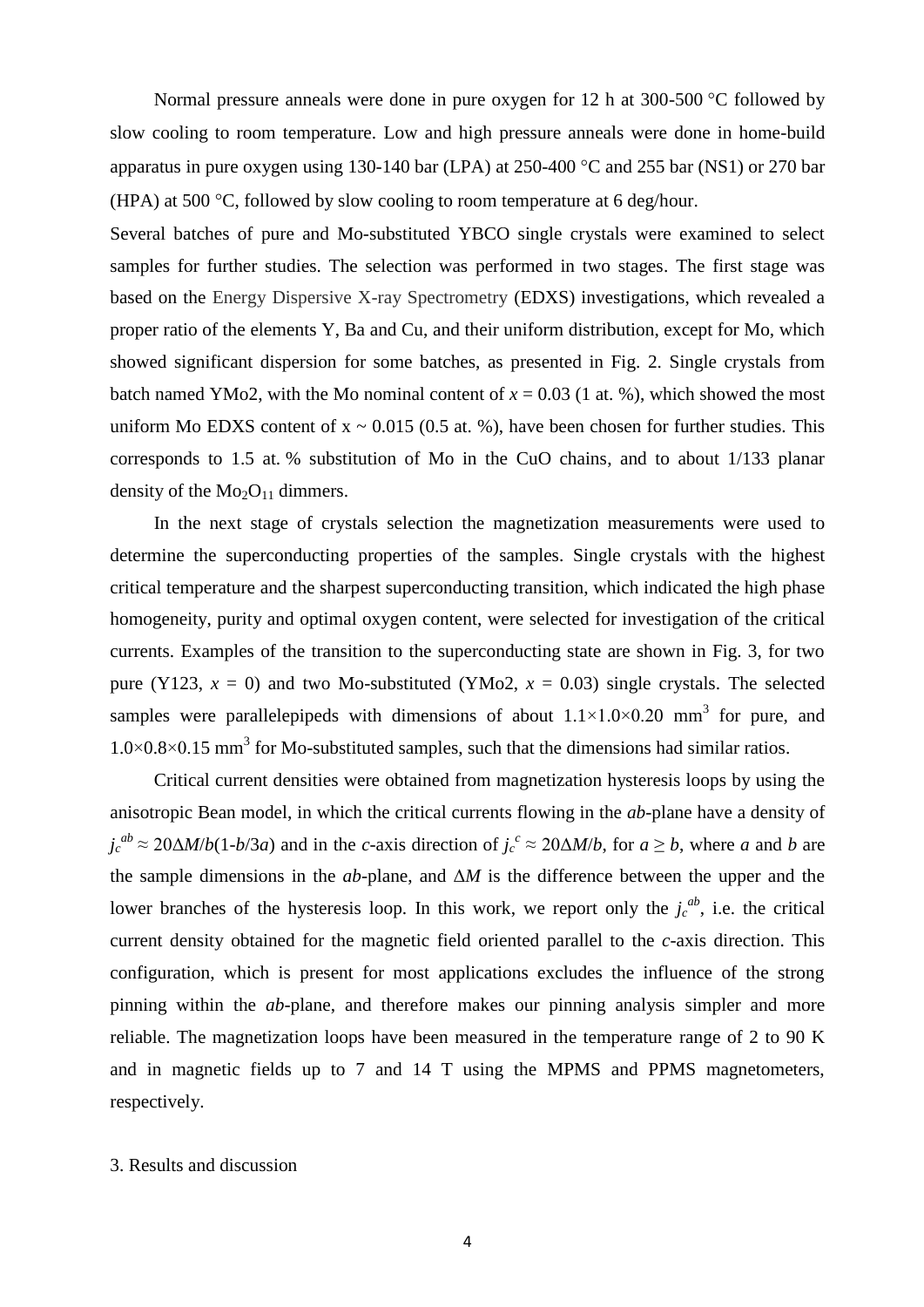A sequence of magnetization measurements was performed to differentiate between the extrinsic and intrinsic effects of the Mo-substitution and oxygen annealing on the observed enhancement of  $j_c$ , and to relate it to the flux pinning by  $MoO<sub>6</sub>$  dimers in the CuO chains. Magnetization versus temperature in the vicinity of the superconducting transition is shown in Fig. 3 for all single crystals selected for studies. For these measurements, the zero-field-cooling (ZFC) and (for sample YMo2-130b400-NS1) field-cooling (FC) procedures were used, and the magnetization was normalized to its value at  $T = 10$  K. All samples show sharp superconducting transitions except for YMo2-130b400, which most likely had insufficient oxygen content, because the Mo-substituted single crystals could not be sufficiently oxygenated without additional annealing under high oxygen pressure. The FC values obtained for YMo2- 130b400-NS1 are relatively small indicating strong pinning properties.

Examples of magnetization loops for a pure single crystal annealed in oxygen at low pressure are shown in Fig. 4, for the virgin (the beginning of the  $M(H)$  curve at  $M(H=0) = 0$ ) and mixed superconducting states. For the *M*(*H*) loops, the second magnetization peak (SMP) occurs in higher fields (e.g., in  $\sim$ 7 T at 15 K) and shifts to lower fields as the temperature increases. Examples of  $M(H)$  loops at temperatures closer to  $T_c$  are shown in Fig. 5, for the Mosubstituted single crystal, annealed in oxygen, first at low and then at high pressure. The increase in the width of the loops, and therefore in  $j<sub>c</sub>$ , due to the high pressure annealing is clearly visible. Furthermore, the position of the SMP shifts towards higher fields. Both effects indicate that annealing under high oxygen pressure increases the number or effectiveness of the pinning centres, as we discuss in the following paragraphs.

The observed SMP is not geometric in nature [31,32,33], because it remains practically unchanged after breaking the crystal into several pieces. This is consistent with the general understanding of SMP in YBCO, as discussed by Pasquini *et al.* [34]. The SMP is also not caused by the so-called matching effect, if we assume that the amount of flux quanta for given *B* fits to the number of pinning centres defined as the individual  $Mo<sub>2</sub>O<sub>11</sub>$  octahedra dimers. Considering the amount of substituted Mo, we calculate that the surface density of the dimers in the *ab*-plane is  $\sim$ 27.10<sup>16</sup> m<sup>-2</sup> (assuming even volume distribution of the unit cells containing dimers) or  $\sim$ 14·10<sup>16</sup> m<sup>-2</sup> (assuming even distance between dimers), which corresponds to *B*<sub>*mat*</sub>  $\sim$ 560 or 290 T, respectively. Therefore, in order to explain the behaviour of SMP in our single crystals, the mechanisms of clustering of individual pinning centres and/or collective pinning have been assumed, as considered in [35] and [1], respectively.

Magnetization hysteresis loops similar to those exemplified in Figs. 4 and 5 were used to calculate the density of critical currents for our samples. The characteristic features of the *M*(*H*) loops relate to the properties of  $j_c(H) \sim \Delta M(H)$ , which we will discuss now. Critical currents of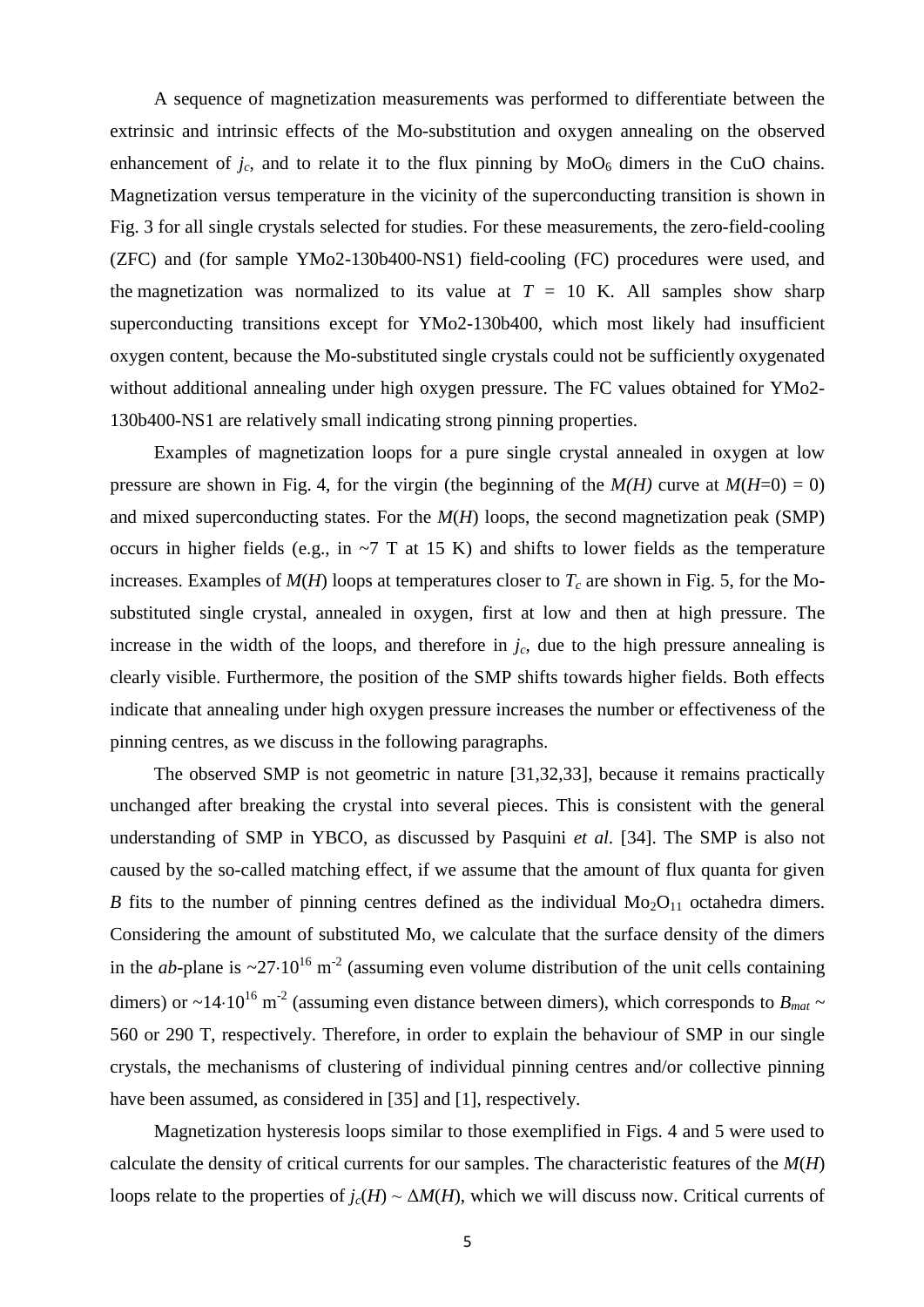the pure Y123 and Mo-substituted YMo2 single crystals annealed in oxygen under low pressure (LPA) are shown in Fig. 6. For YMo2, at low temperatures (4 K), a slight increase in  $j_c^{ab}$  is observed in the whole range of the applied fields (0-9 T). At higher temperatures, the increase in  $j_c^{ab}$  occurs for fields below 2.5 T. This increase is due to a peak effect (PE) which appears for the  $j_c^{ab}(H)$  dependence as a result of additional pinning centres created by the Mo substitution. The additional pinning centres are most likely  $Mo<sub>6</sub>O<sub>11</sub>$  dimers, the occurrence of which has been shown for Mo-substituted YBCO ceramics by the neutron powder diffraction, the oxygen thermogravimetry and analysis of pinning properties [1,4]. The decrease of  $j_c^{ab}$ , observed for  $B > 2.5$  T or T  $> 70$  K, for the Mo-substituted single crystal, seems to be caused by the worsening of the superconducting properties, as was shown in Fig. 3.

Critical currents of Y123 and YMo2 single crystals annealed in oxygen under high pressure (HPA and NS1) are shown in Fig. 7. At low temperatures, no large difference has been observed for pure and Mo-substituted crystals, however at temperatures above 50 K, a clear increase of  $j_c^{ab}$  has been revealed for the YMo2-NS1 sample, in the whole range of the applied magnetic fields. This increase is particularly significant in low fields, where in a 2 T field it is 20 and 100 times at temperatures of 70 and 75 K, respectively. As in the case of Mo-substituted LPA single crystal, the increase of  $j_c^{ab}$  can be explained by the appearance of PE, which for Mo-substituted YMo2-NS1 single crystals is present at higher fields, e.g., 4 and 1 T at 55 and 80 K, respectively. The expected shift of PE to lower fields with increasing temperature is expected to be caused by the increase in the coherence length, which results in the reduction of the effective number of pinning centres, as now one vortex core contains several such centres.

Useful conclusions can also be drawn by comparing the  $j_c$  for single crystals annealed in oxygen at low (Fig. 6) and high (Fig. 7) pressure. For pure Y123 crystals annealed at high pressure,  $j_c$  is larger at temperatures up to 60 K, however clearly smaller at higher temperatures becoming not measurable at 80 K. This behaviour seems to be caused by the appearance of interstitial oxygen, which increases the number of point pinning centres effective at low temperatures (at smaller coherence length), but simultaneously reduces the number of more extended pinning centres, effective at higher temperatures (at larger coherence length), created by the clustered oxygen vacancies, as shown in [35]. The huge increase of  $j_c$  due to the annealing in oxygen at high pressure is observed for the Mo-substituted single crystal YMo2 (Fig. 7(b)). This increase of  $j_c$  is present at all temperatures, at which the measurements were performed, and throughout the entire range of the applied magnetic fields (here up to 14 T). This is most likely due to the proper oxygenation of the single crystal, which enables the formation of stoichiometric  $Mo<sub>6</sub>O<sub>11</sub>$  octahedra dimers that (whenever clustered or not) deform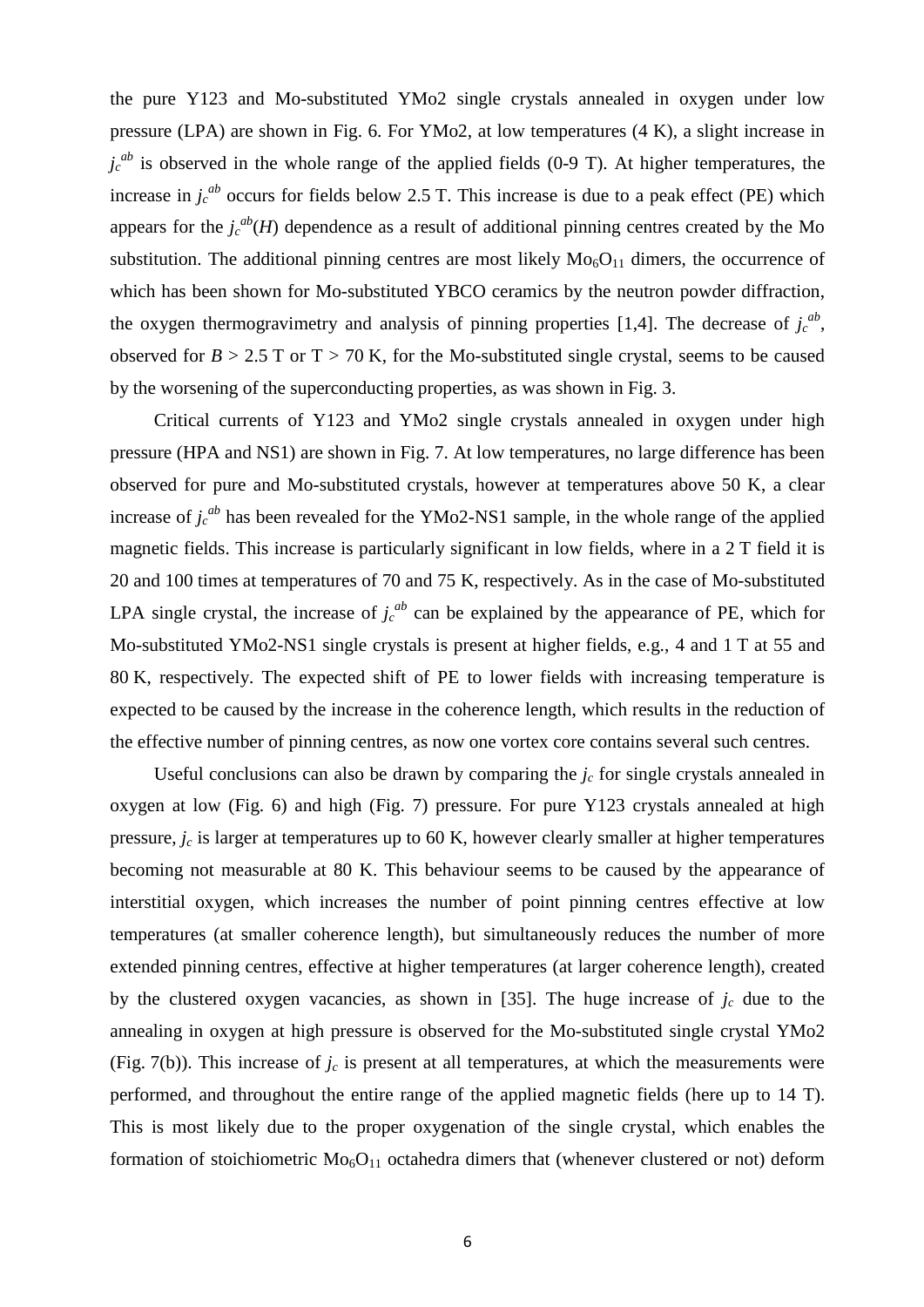locally the crystal structure. Additional results will be drawn by analysing the behaviour of the pinning force, which will be presented in the next paragraphs.

For studying the nature of pinning effects, we used the Dew-Hughes scaling, which predicts the dependence of the volume pinning force,  $F_p = \mu_0 H j_c$ , normalized to its maximum value,  $F_p^{max}$ , on the reduced magnetic field,  $h = H/H_{c2}$ , where  $H_{c2}$  is the upper critical field. The scaling formula  $f_p = F_p/F_p^{max} = A \cdot h^p (1-h)^q$  is obtained, where A is the proportionality constant, and *p* and *q* characterize the type of pinning centres [36]. For high temperature superconductors, instead of  $H_{c2}$  the irreversibility field,  $H_{irr}$ , is usually used, which we have determined with the Kramer's approach [37]. This method involves the linear extrapolation of the relation  $y = j_c^{1/2} H^{1/4}$  (the so-called Kramer's plot) to  $y = 0$  (so  $j_c = 0$ ), which allows to determine the critical field  $H_K = H(j_c=0) = H_{irr}$  for individual temperatures [1,38,39]. Because *H<sub>K</sub>* obtained this way is a lower limit of  $H_{irr}$  when measured directly (e.g., in  $M(H)$  or  $R(T)$ experiments), it describes properties related to the global critical current flowing through the entire single crystals rather than the maximal critical current preserved in some local areas. One advantage of using  $H_K$  is that it can be derived at fields much higher than those available in actual measurements. In our case, it was possible to determine  $H_K$  for temperatures down to 35 K, where *Hirr* is too large to be measured directly.

Figures 8 and 9 show the field dependences of the normalized pinning force,  $f_p(h)$ , where  $h = H/H_K$ , for all single crystals reported here. The Figures also show the model relations  $f_p = A \cdot h^p (1-h)^q$  for different values of *p* and *q*, to identify the type of dominant pinning centres operating in our samples [36]. For pure Y123 single crystals, annealed in oxygen both at low (Fig. 8(a)) and high (Fig. 9(a)) pressure, the scaling is rather poor and difficult to interpret. Moreover, no pinning centres are dominant when temperatures are changing from 70 to 80 K and from 45 to 75 K, for crystals annealed in low and high oxygen pressure, respectively. For crystal Y123-140b250, it was also not possible to obtain a clear criterion for determining  $H_K$ below 70 K due to lack of a linear relationship for Kramer's plots. On the other hand, the Mosubstituted YMo2 single crystals show quite good scaling, especially for the single crystal annealed in oxygen at high pressure (NS1). Comparing the experimental results with the Dew-Hughes formula  $f_p(h)$  we found that the best fit is observed with  $p = 0.5$  and  $q = 2$ , for YMo2-130b400 (Fig. 8(b)). This indicates that normal (non-superconducting) surface-like pinning centres dominate in this sample, at least at higher fields, above the *fp*(*h*) maximum [36]. We interpret these pinning centres as the  $Mo<sub>6</sub>O<sub>11-d</sub>$  dimers not fully oxygenated because the YMo2-130b400 was annealed in oxygen at insufficient pressure. These dimmers are rather smeared, weak defects and can only work as medium strength pinning centres. Annealing in oxygen at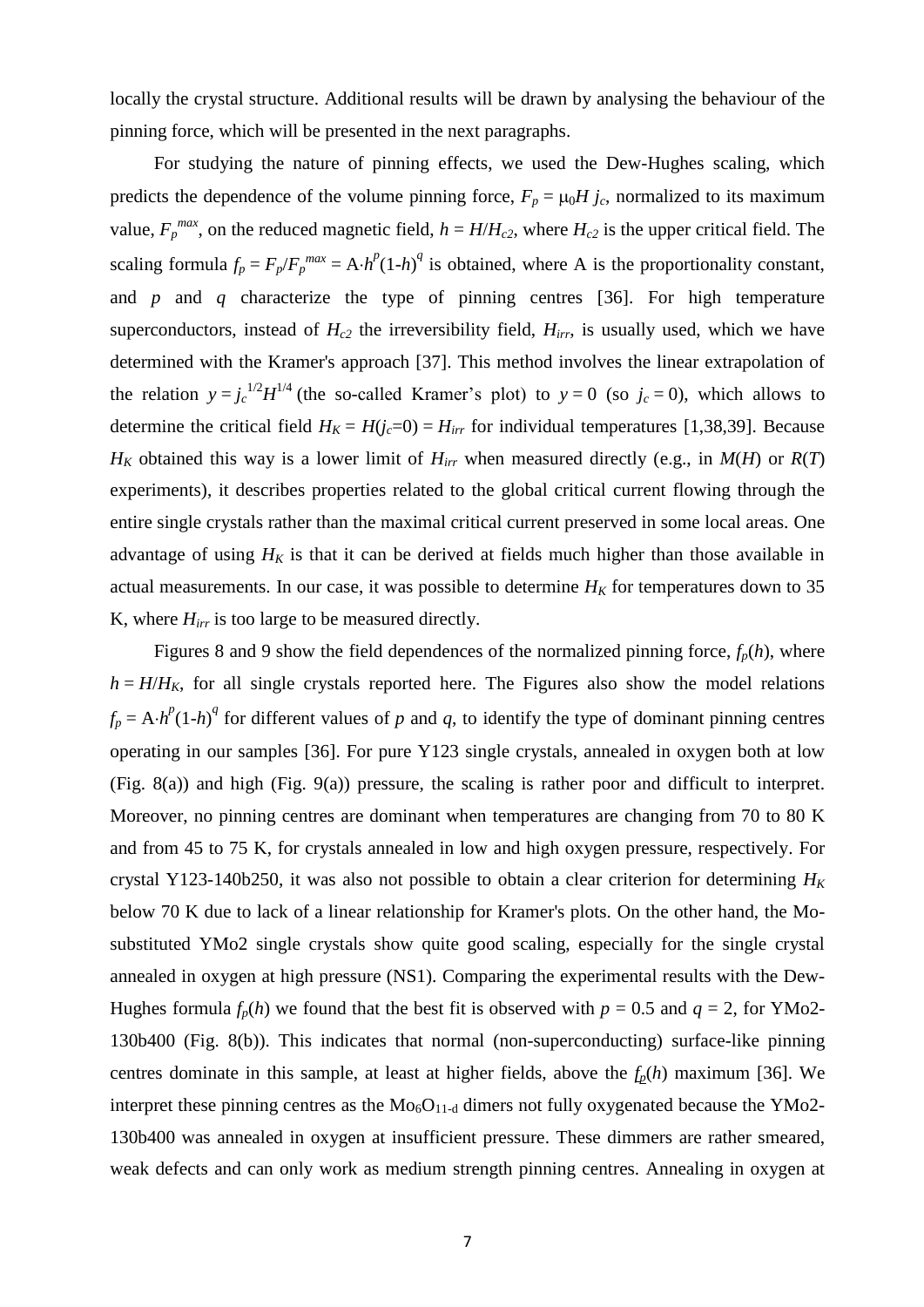high pressure forces the full oxygenation of the dimers and, additionally, the creation of interstitial oxygen, both working as the well-defined point pinning centres. These pinning centres may also cluster forming larger defects, for example, volume-like four  $MoO<sub>6</sub>$  octahedra replacing a square of four Cu ions [1], as the clustering was considered when explaining the behaviour of the second magnetization peak. These estimates are consistent with the results obtained for YMo2-NS1 single crystal (Fig. 9(b)), as the best fit to the *fp*(*h*) curves was found with  $p = 1$  and  $q = 1$  at low fields and with  $p = 1$  and  $q = 2$  at higher fields, which indicates that the  $\Delta \kappa$  volume-like and the normal point-like pinning centres dominate, respectively. The "normal" pinning centers may include areas with reduced  $T_c$ , while the  $\Delta \kappa$  pinning centers dominate in areas with the altered Ginzburg-Landau parameter [36]. The type of interaction of all forms of pinning centres identified in our single crystals is "vortex core" in nature, because their sizes in all directions are smaller than the penetration depth of YBCO.

Strong pinning, observed for Mo-substituted single crystals, and a good scaling of the pinning force with the magnetic field in a wide temperature range from 35 to 80 K shows that one type of pinning centres is mainly responsible for the increase in critical currents that we observe. As we proved before for powders, the pinning centers are the  $M_0$ <sub>6</sub>O<sub>11</sub> octahedra dimers, which for samples annealed in oxygen under high pressure may be supplemented by excess interstitial oxygen [1,4]. These pinning centers have a point-like character and are effective when the density of vortices is large for high fields. They may cluster forming pins with volume-like properties which are effective at lower fields (lower density of vortices), as observed. Results obtained for single crystals show that for the configuration when the magnetic field is perpendicular to the *ab*-plain, i.e., for the case when the  $CuO<sub>2</sub>$  planes are not important for pinning the vortices, it is possible to increase the critical currents by a factor of 2-5, depending on temperatures and fields, by substituting a small amount of Mo into the CuO chains.

#### 4. Summary

Pure and Mo-substituted YBCO single crystals were synthesized in air and annealed in oxygen at elevated pressures of 130-140 bar (low) and 255-270 bar (high). Pinning properties have been analysed showing the efficiency of the  $Mo<sub>2</sub>O<sub>11</sub>$  octahedra dimers and excess interstitial oxygen as pinning centres. For the Mo-substituted single crystals, the volume pinning force shows scaling in the wide range of temperatures, pointing on the  $\Delta \kappa$  volume-like and the normal point-like pinning centres dominating at low and high magnetic fields, respectively. For pure YBCO, the annealing at high pressure increases the critical current density  $j_c$  by a factor of 2-3, in a wide range of magnetic fields  $(0-9T)$  at low temperatures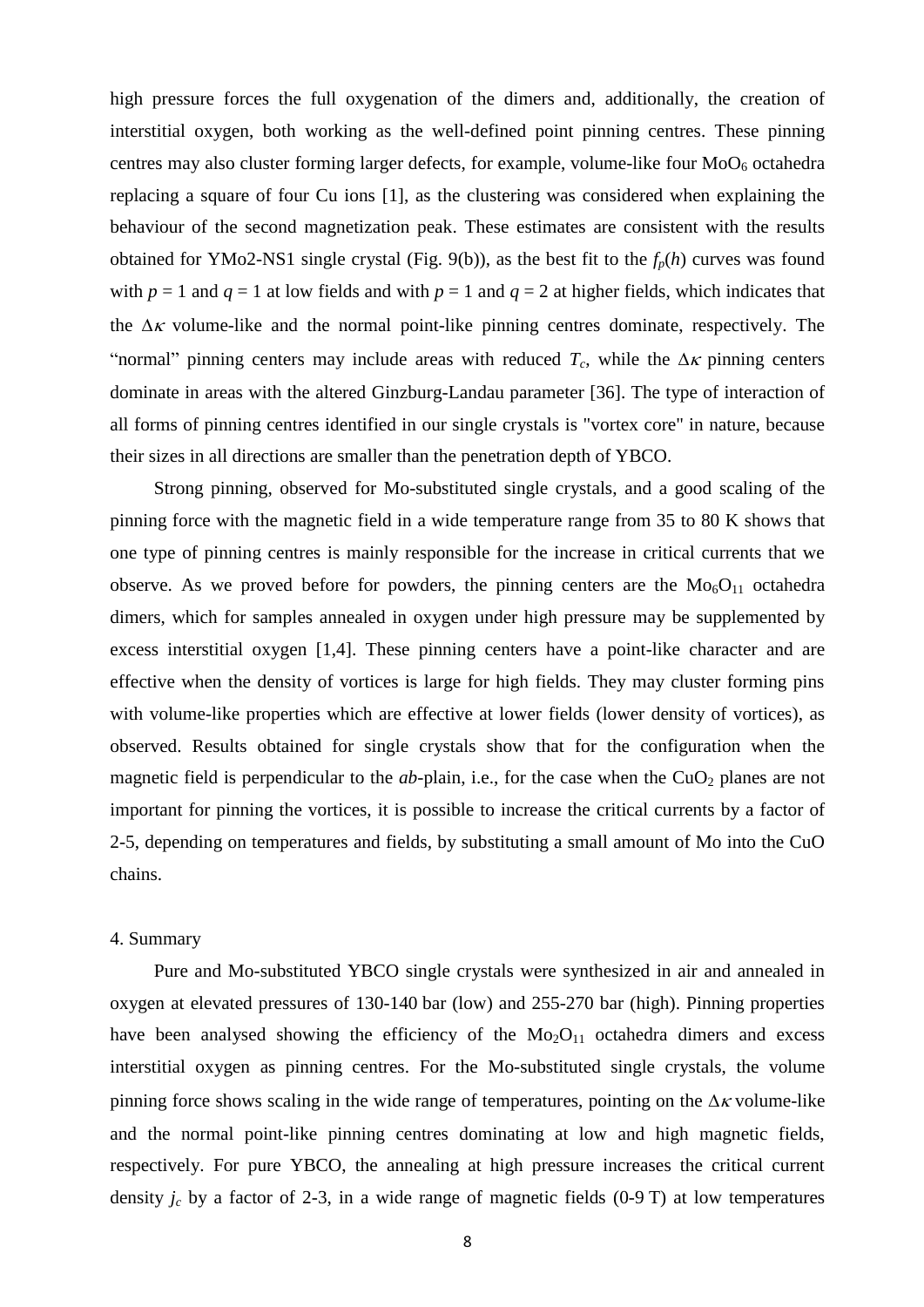(4-45 K). Substitution of Mo increases  $j_c$  on a similar scale in the wider range of temperatures (4-80 K), but at lower fields. For single crystals substituted with Mo and annealed in oxygen at high pressure, the increase of *j<sup>c</sup>* by a factor of 3-5 was obtained, depending on temperatures and fields, which is desirable property for large-scale applications such as wires for power cables, generators and current transformers.

Acknowledgements: The research was partially supported by The National Centre for Research and Development (NCBR, Poland) within the project "ERA.Net RUS Plus: No146 – MAGNES" financed by the EU 7th FP, grant no 609556.

# Literature

[1] K. Rogacki, B. Dabrowski, and O. Chmaissem, Phys. Rev. B **73**, 224518 (2006)

- [2] B. Martinez, X. Obradors, A. Gou, V. Gomis, S. Piñol, J. Fontcuberta, and H. Van Tol, Phys. Rev. B **53**, 2797 (1996)
- [3] Ch. Jooss, R. Warthmann, H. Kronmüller, T. Haage, H.-U. Habermeier, and J. Zegenhagen, Phys. Rev. Lett. **82**, 632 (1999)
- [4] K. Rogacki, B. Dabrowski, O. Chmaissem, and J. D. Jorgensen, Phys. Rev. B **63**, 054501 (2000)
- [5] T. Haugan, P. N. Barnes, R. Wheeler, F. Meisenkothen, and M. Sumption, Nature **430**, 867 (2004)

[6] R. B. van Dover, E. M. Gyorgy, L. F. Schneemeyer, J. W. Mitchell, and J. V. Waszczak, Nature **342,** 55 (1989)

[7] J. Giapintzakis, W. C. Lee, J. P. Rice, D. M. Ginsberg, I. M. Robertson, R. Wheeler, M. A. Kirk, and M.-O. Ruault, Phys. Rev. B **45**, 10677 (1992)

[8] F. M. Sauerzopf, H. P. Wiesinger, H. W. Weber, and G. W. Crabtree, Phys. Rev. B **51**, 6002 (1995)

[9] L. M. Paulius, J. A. Fendrich, W.-K. Kwok, A. E. Koshelev, V. M. Vinokur, G. W. Crabtree, and B. G. Glagola, Phys. Rev. B **56**, 913 (1997)

[10] D. Niebieskikwiat, A. Silhanek, L. Civale, G. Nieva, P. Levy, and L. Krusin-Elbaum, Phys. Rev. B **63**, 144504 (2001)

[11] J. M. Tarascon, P. Barboux, P. F. Miceli, L. H. Greene, G. W. Hull, M. Eibschutz, and S. A. Sunshine, Phys. Rev. B **37**, 7458 (1988)

[12] H. Maeda, A. Koizumi, N. Bamba, E. Takayama-Muromachi, F. Izumi, H. Asano, K. Shimizu, H. Moriwaki, H. Maruyama, Y. Kuroda, and H. Yamazaki, Physica C **157**, 483 (1989)

[13] K. Tomimoto, I. Terasaki, A. I. Rykov, T. Mimura, and S. Tajima, Phys. Rev. B **60**, 114 (1999)

[14] X. Yao, A. Oka, T. Izumi, and Y. Shiokara, Phisica C **339**, 99-105 (2000)

[15] B. W. Veal, W. K. Kwok, A. Umezawa, G. W. Crabtree, J. D. Jorgensen, J. W. Downey,

L. J. Nowicki, A. W. Mitchell, A. P. Paulikas, and C. H. Sowers, Appl. Phys. Lett. **51**, 279 (1989)

[16] T. Egi, J. G. Wen, K. Kuroda, H. Unoki, and N. Koshizuka, Appl. Phys. Lett. **67**, 2406 (1995)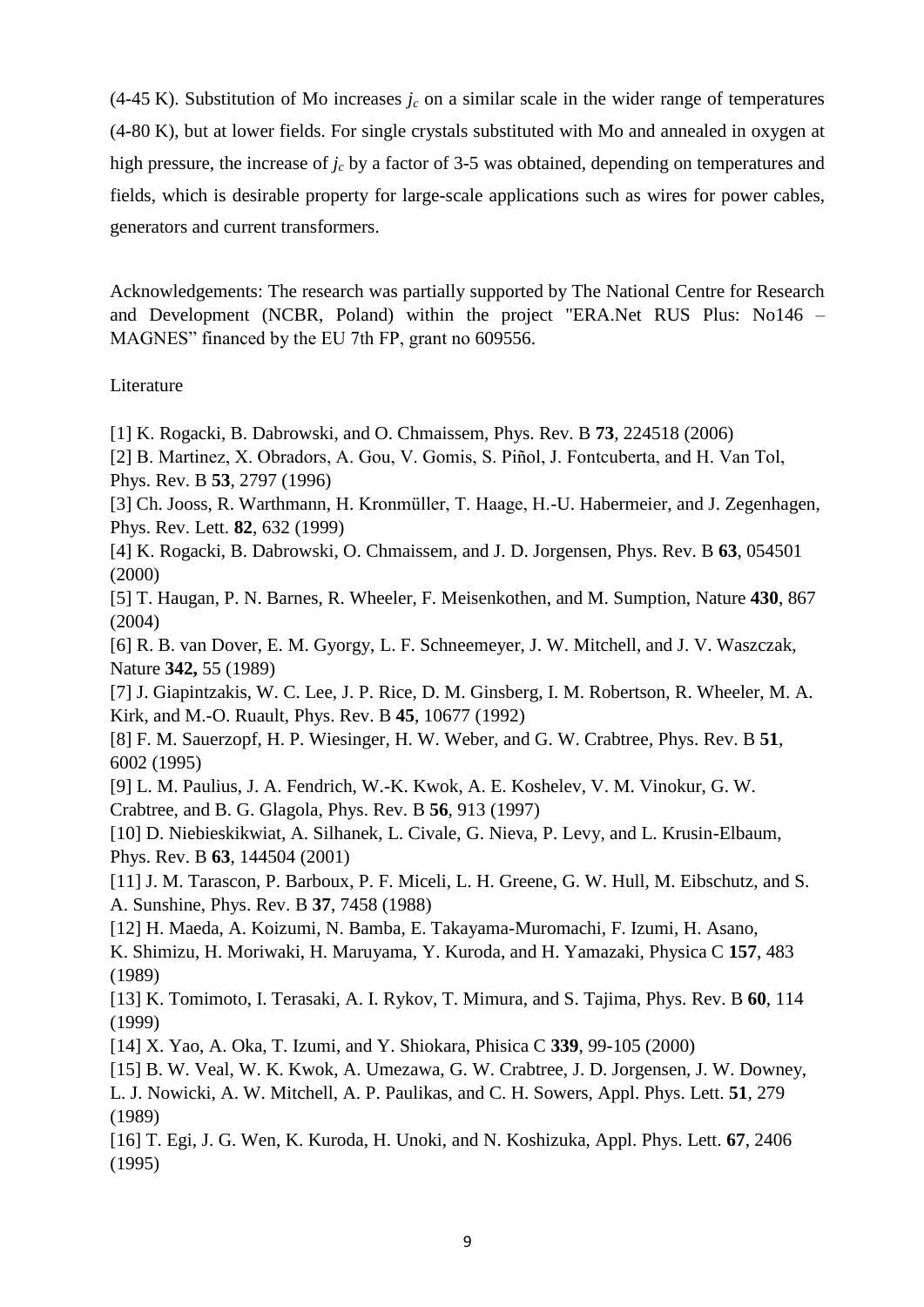- [17] T. Plackowski, C. Sulkowski, Z. Bukowski, D. Wlosewicz, and K. Rogacki, Physica C **254**, 331 (1995)
- [18] T. Harada, K. Yoshida, Physica C: Supercond. **391**, 1 (2003)
- [19] K. Rogacki, Phys. Rev. B **68**, 100507(R) (2003)
- [20] J. T. Markert, B. D. Dunlap, and M. B. Maple, MRS Bull. **14**, 37 (1989)
- [21] M. Kambara, X. Yao, M. Nakamura, Y. Shiohara, and T. Umeda, J. Mater. Res. **12**, 2866 (1997)
- [22] M. R. Koblischka, T. Higuchi, S. I. Yoo, and M. Murakami, J. Appl. Phys. **85**, 3241 (1999)
- [23] T. Higuchi, S. I. Yoo, and Murakami, Phys. Rev. B **59**, 1514 (1999)
- [24] Y. Feng, A. K. Pradhan, Y. Zhao, Y. Wu, N. Koshizuka, and L. Zhou, Physica C: Supercond. **357-360**, 799 (2001)
- [25] M. R. Koblischka and M. Muralidhar, Physica C: Supercond. **496**, 23 (2014)
- [26] P. Li, J. Zhang, G. Cao, C. Jing, and S. Cao, Phys. Rev. B **69**, 224517 (2004)
- [27] Y. Ando and K. Segawa, Phys. Rev. Lett. **88**, 167005 (2002)
- [28] D. Dimos, P. Chaudhari, J. Mannhart, and F. K. LeGoues, Phys. Rev. Lett. **61**, 219 (1988)
- [29] V. Pan, Y. Cherpak, V. Komashko, S. Pozigun, C. Tretiatchenko, A. Semenov, E.
- Pashitskii, and A. V. Pan, Phys. Rev. B **73**, 054508 (2006)
- [30] R. Guzman, J. Gazquez, V. Rouco, A. Palau, C. Magen, M. Varela, J. Arbiol, X. Obradors, and T. Puig, Appl. Phys. Lett. **102**, 081906 (2013)
- [31] V. N. Kopylov, A. E. Koshelev, I. F. Schegolev, and T. G. Togonidze, Physica C **170**, 291 (1990)
- [32] M. Konczykowski, L. Burlachkov, Y. Yeshurun, and F.Holtzberg, Phys. Rev. B **43**, 13707 (1991)
- [33] E. Zeldov, A. I. Larkin, V. B. Geshkenbein, M. Konczykowski, D. Majer, B. Khaykovich, V. M. Vinokur, and H. Shtrikman, Phys. Rev. Lett. **73**, 1428 (1994)
- [34] G. Pasquini and V. Bekeris, Supercond. Sci. Technol. 19, 671 (2006)
- [35] A. Erb, A. A. Manuel, M. Dhalle, F. Marti, J.-Y. Genoud, B. Revaz, A. Junod,
- D. Vasumathi, S. Ishibashi, A. Shukla, E. Walker, Ø. Fischer, R. Flükiger, R. Pozzi, M. Mali,
- and D. Brinkmann, Solid State Commun. **112**, 245 (1999)
- [36] Dew-Hughes, Phylos. Mag. **30**, 293 (1974)
- [37] E. J. Kramer, J. Appl. Phys. **44**, 1360 (1973)
- [38] D. C. Larbalestier et al., Nature **410**, 186 (2001)
- [39] M. Kidszun, S. Haindl, T. Thersleff, J. Hänisch, A. Kauffmann, K. Iida, J. Freudenberger,
- L. Schultz, and B. Holzapfel, Phys. Rev. Lett. **106**, 137001 (2011)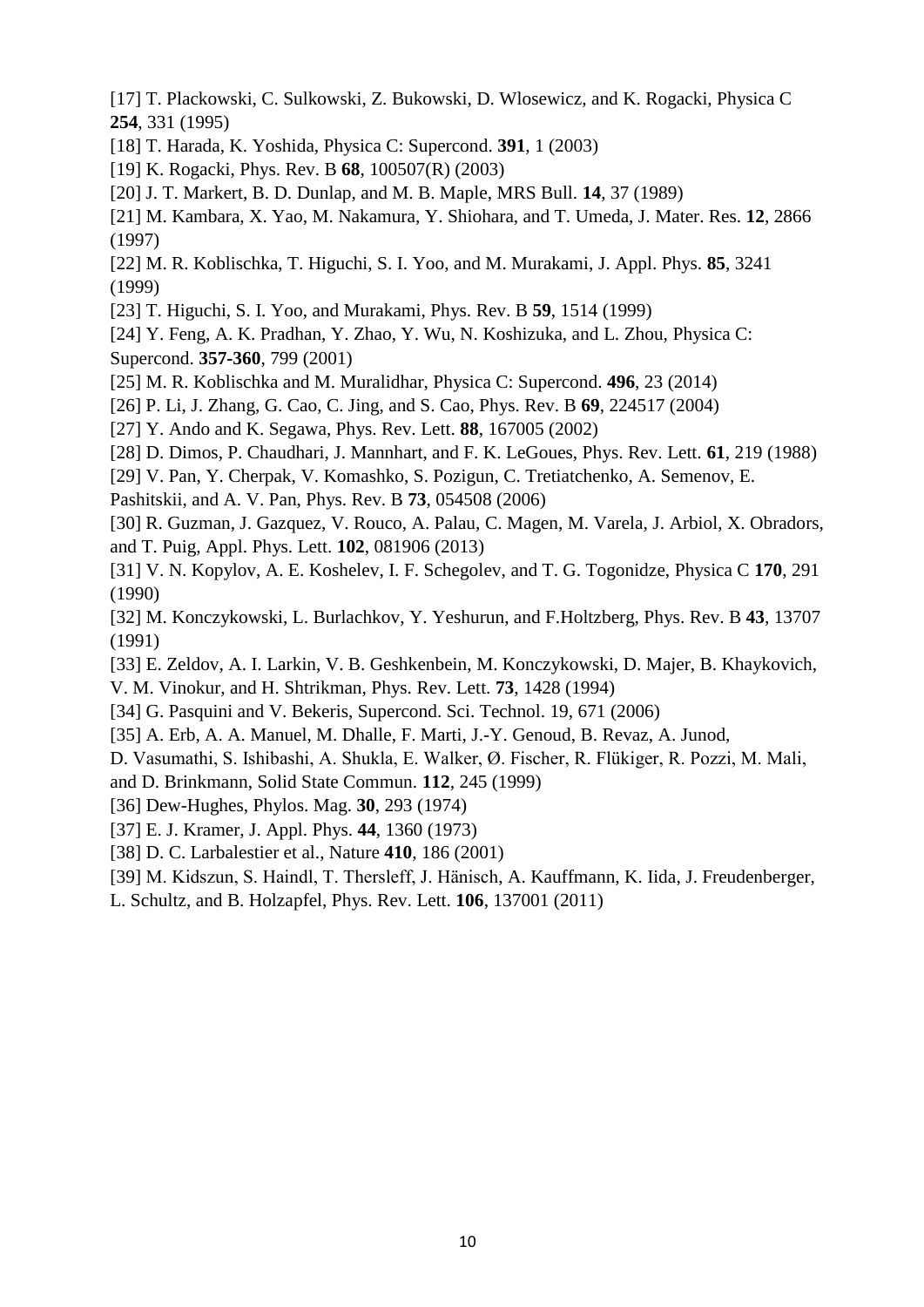

Fig. 1. Structure of the YBCO with CuO chains marked as a line of grey diamonds and the  $MoO<sub>6</sub> octahedra highlighted in green. a) Single MoO<sub>6</sub> octahedra bringing 2 extra oxygens per$ Mo ion and (b)  $Mo<sub>2</sub>O<sub>11</sub>$  dimers pointing perpendicular to the CuO chain direction and bringing 3 extra oxygens per 2 Mo ions.



Fig. 2. Measured total atomic molybdenum content obtained by the EDXS versus the nominal Mo content, for several single crystals selected from five batches of YBa<sub>2</sub>Cu<sub>3-*x*</sub>Mo<sub>*x*</sub>O<sub>7-*d*</sub>. The average values (open circles) appear to be arranged along a straight line. Samples form the batch YMo2 have been investigated in this work.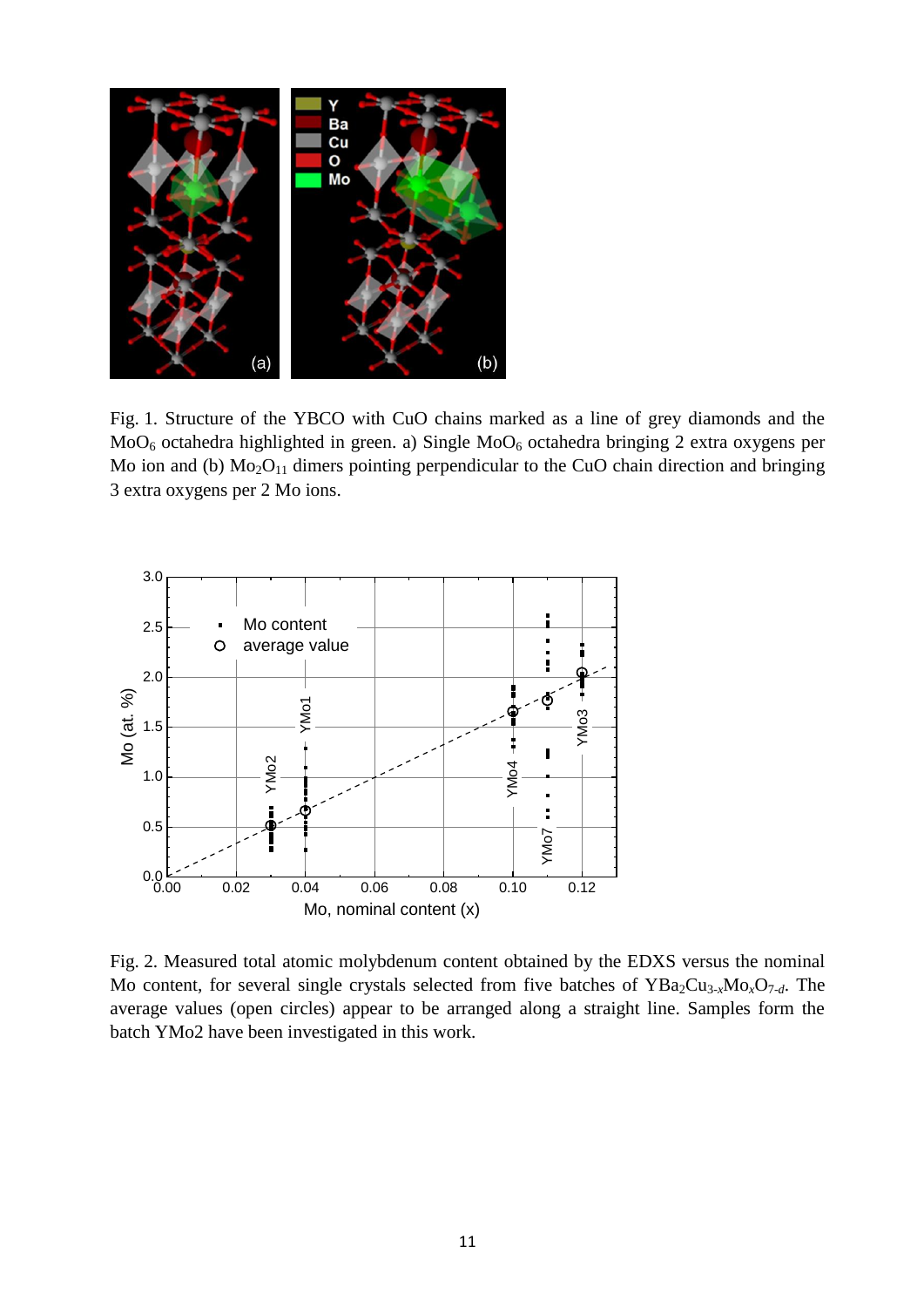

Fig. 3. Magnetization versus temperature for pure (Y123) and Mo-substituted (YMo2) YBCO single crystals annealed in oxygen under low (open symbols) and high (filled symbols) pressure. NS1 means the additional annealing at  $255$  bar and  $500$  °C of the same crystal. For the *M*(*T*) measurements, zero-field-cooling (ZFC) and field-cooling (FC) procedures were used and the magnetization was normalized to its value at  $T = 10$  K.



Fig. 4. Magnetization loops at several temperatures for the pure YBCO single crystal annealed in oxygen at low pressure (140 bar, 250 °C). The magnetic field is oriented parallel to the *c*axis of the single crystals.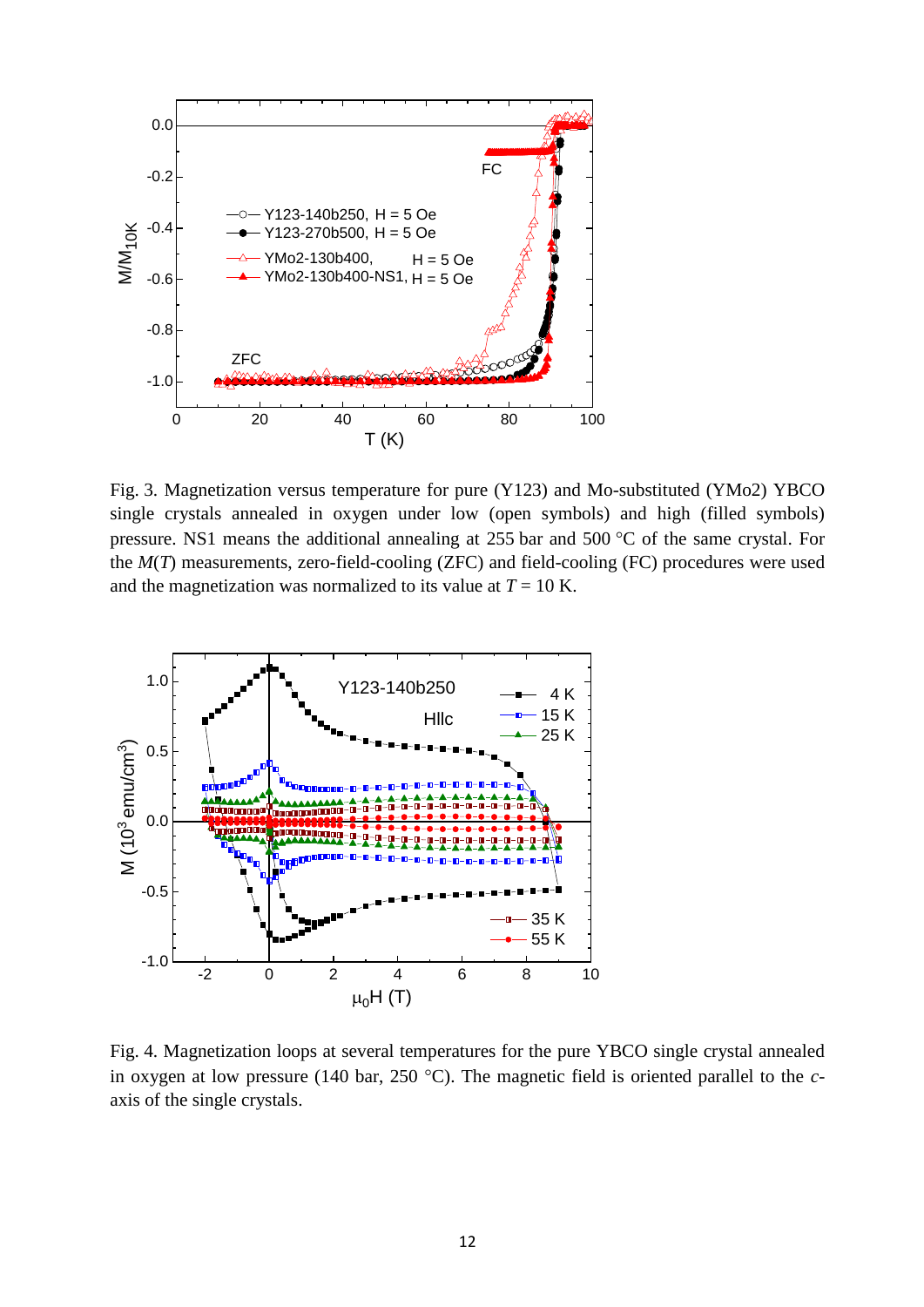

Fig. 5. Magnetization loops at 60 K (filled symbols) and 70 K (open symbols) for the Mosubstituted YBCO single crystal, annealed in oxygen at low pressure (YMo2-130b400, circles) and then additionally at high pressure (YMo2-130b400-NS1, triangles) at 255 bar and 500 °C. The magnetic field is oriented parallel to the *c*-axis of the single crystals.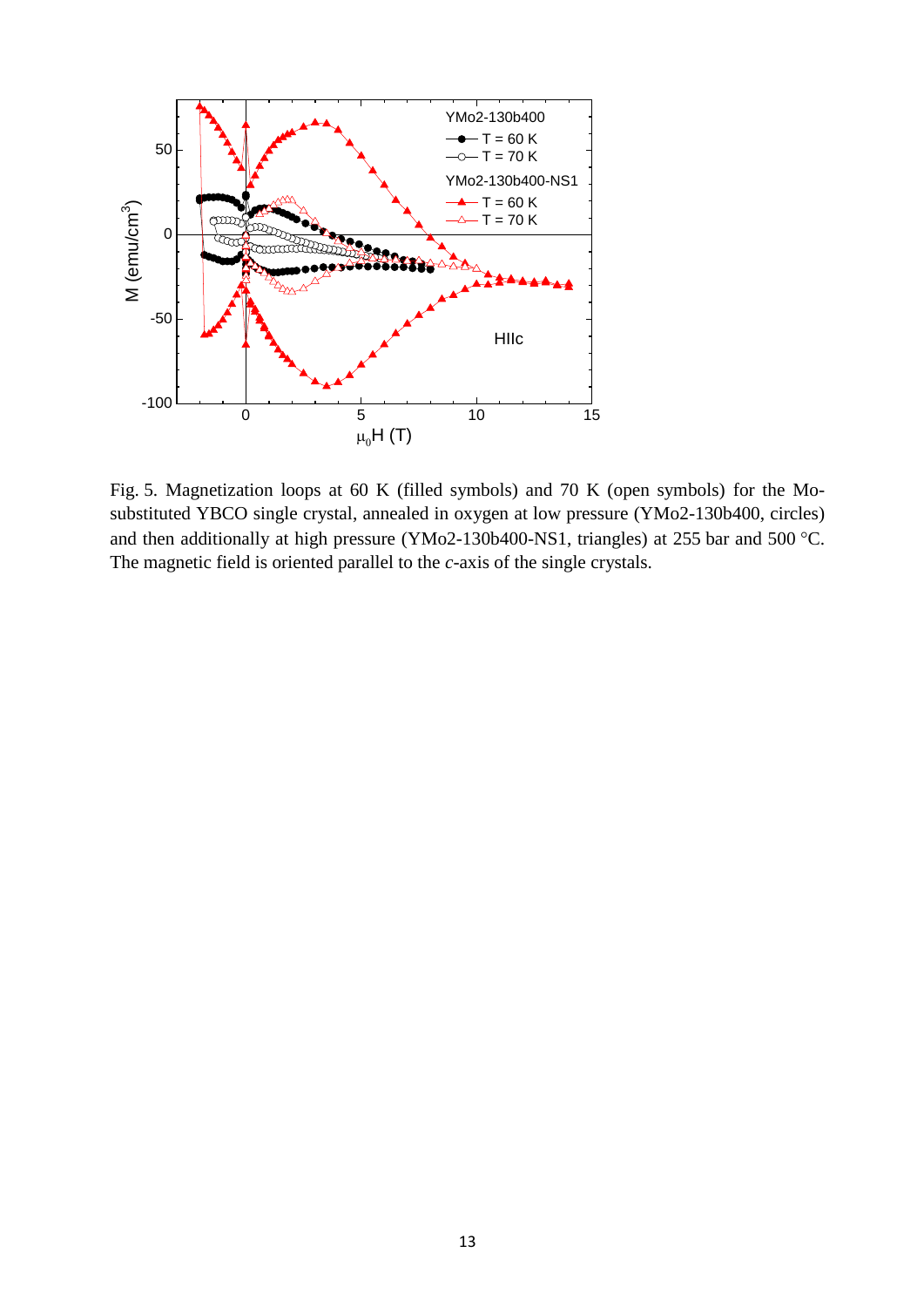

Fig. 6. Critical current densities vs magnetic field at constant temperatures for: (a) the pure YBCO single crystal (Y123-140b250) and (b) the Mo-substituted YBCO single crystal (YMo2-130b400), both annealed in oxygen at low pressure. The magnetic field is oriented parallel to the *c*-axis of the single crystals.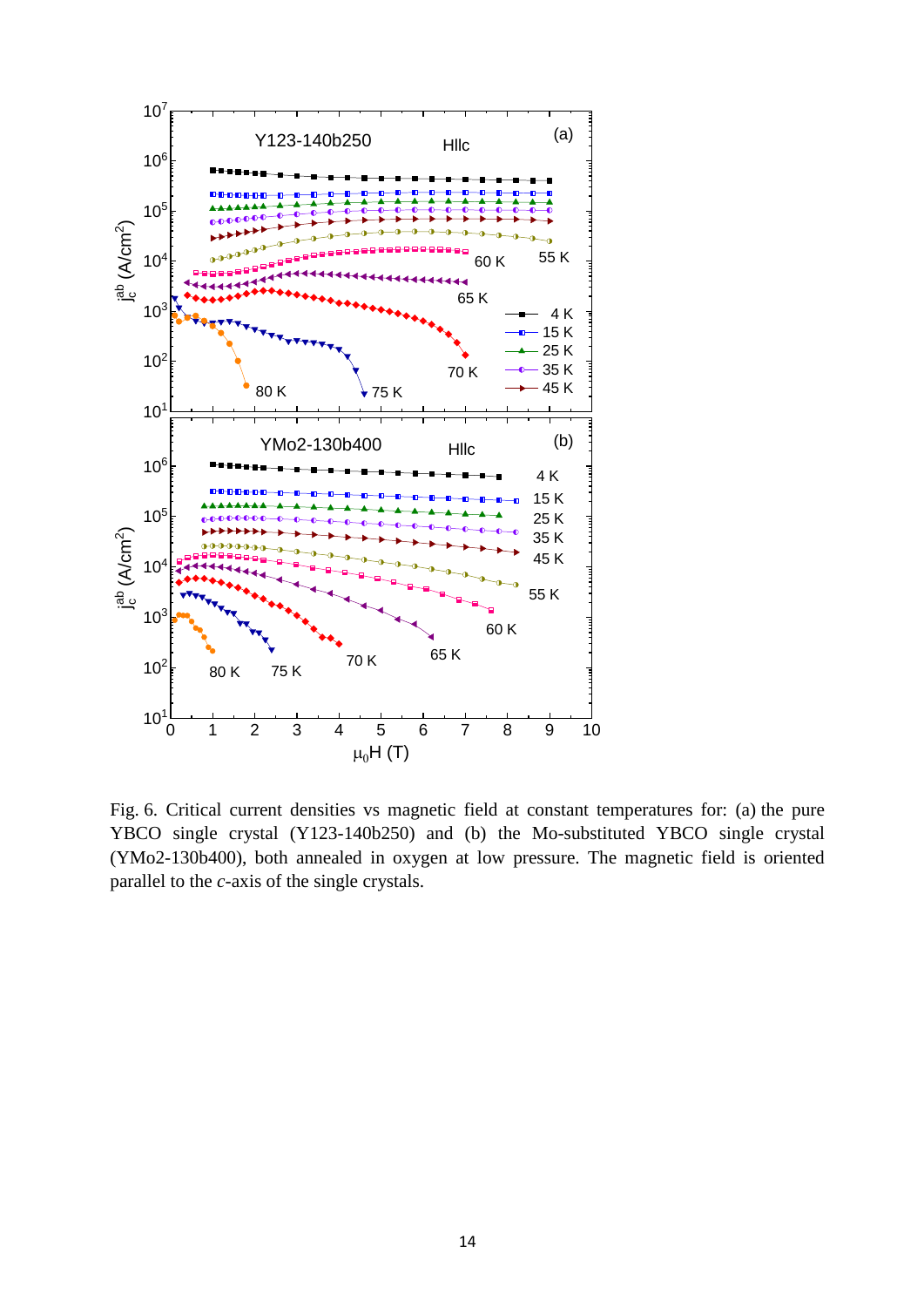

Fig. 7. Critical current densities vs magnetic field at constant temperatures for: (a) the pure YBCO single crystal annealed in oxygen at high pressure (Y123-270b500) and (b) the Mosubstituted YBCO single crystal annealed in oxygen at low and then additionally at high pressure (YMo2-130b400-NS1) at 255 bar and 500 °C. The magnetic field is oriented parallel to the *c*-axis of the single crystals.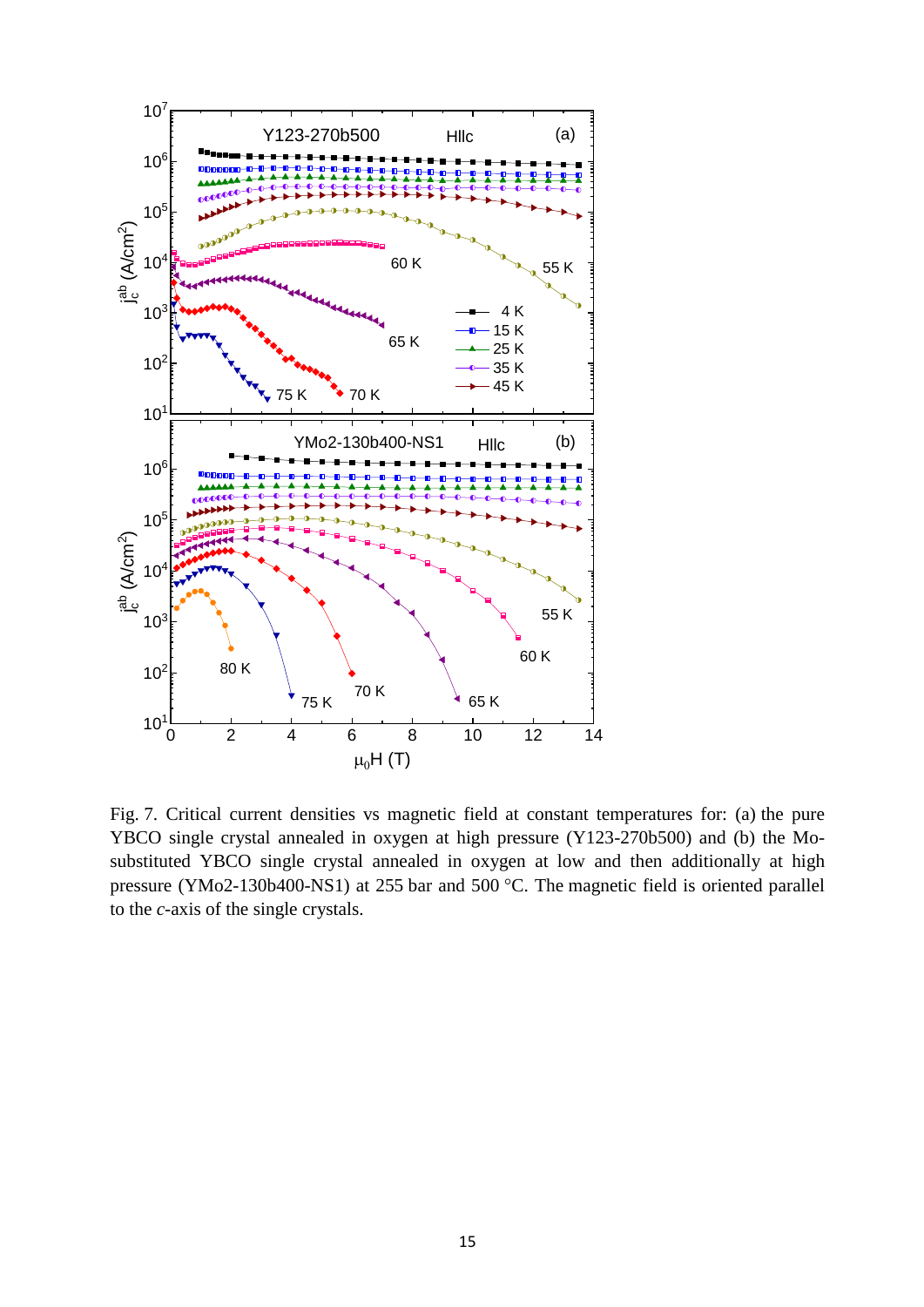

Fig. 8. Reduced pinning force versus reduced magnetic field at constant temperatures for: (a) the pure YBCO single crystal (Y123-140b250) and (b) the Mo-substituted YBCO single crystal (YMo2-130b400), both annealed in oxygen at low pressure. The lines show scaling curves  $F_p/F_p^{max} = f_p = h^{0.5}(1-h)^2$  (dashed line),  $f_p = h(1-h)^2$  (dashed dot line), and  $f_p = h(1-h)$ (dot line), according to the Dew-Hughes scaling model, where  $h = H/H_K$  and  $H_K$  is the Kramer's scaling field.